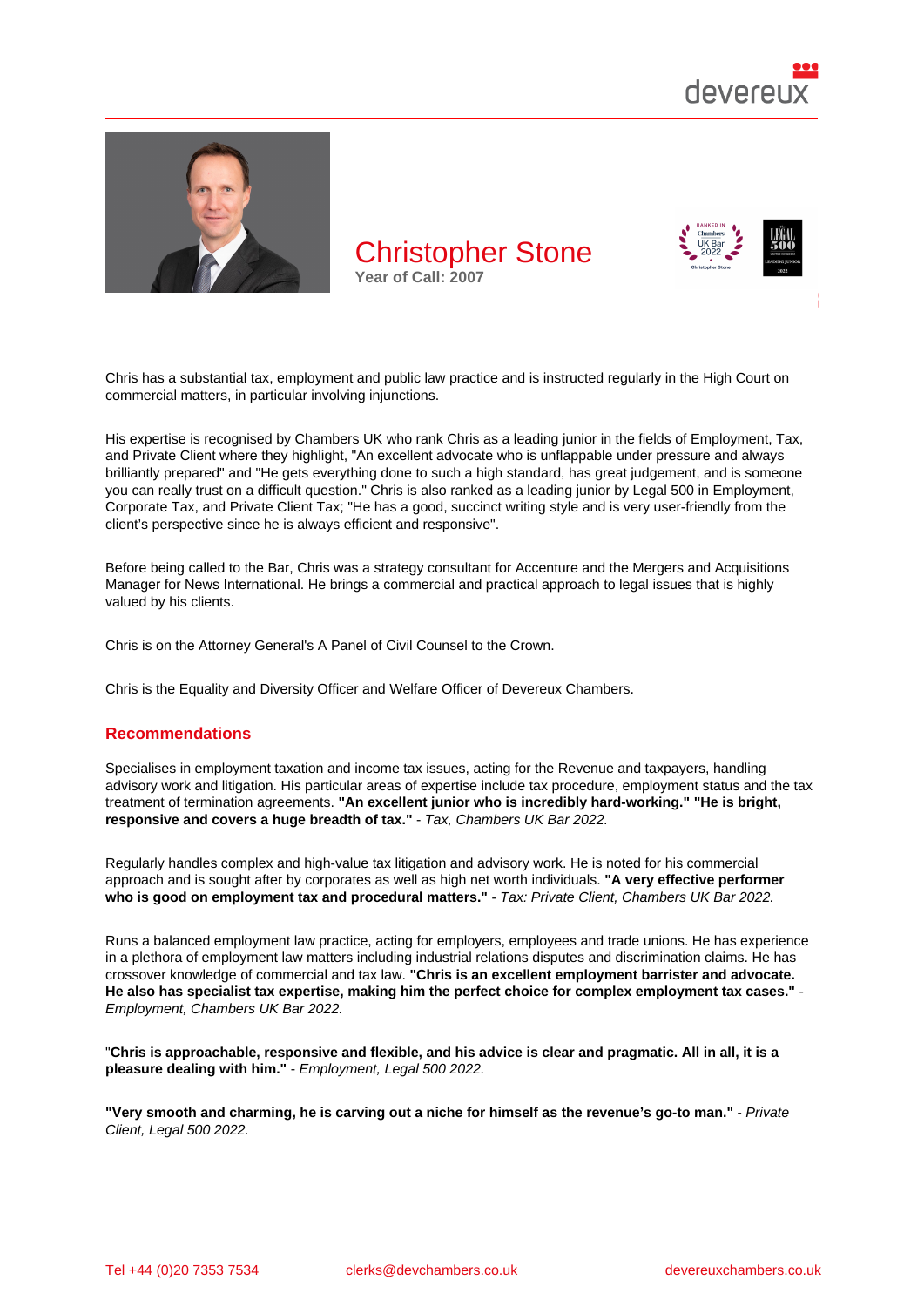Ranked as a Leading Junior - Tax: Corporate, Legal 500 2022.

"Very clever and great at client handling." "He is very diligent and writes clearly." Acted in Glencore Energy UK v HMRC, a case challenging the UK's Diverted Profits Tax regime. - Tax, Chambers UK Bar 2021

"He is very honourable, fair and a good advocate. He is good on the facts and good at the detail." Instructed by the Revenue in Gwyn-Jones v HMRC, a case concerning the residence status of a wealthy businessman claiming to be resident in Ireland. - Private Wealth: Tax - UK & Tax: Private Client, Chambers UK Bar 2021

"He's sharp, hard-working and a very good tribunal advocate; he's engaging, easy to work with and committed to great client service." "He's very, very clever and very well prepared." Acted for the respondent in Black v Foreign and Commonwealth Services, a disability discrimination and unfair dismissal claim. The claim relied on the employee's Asperger Syndrome, of which he was unaware when he was dismissed. - Employment, Chambers UK Bar 2021

'Has unrivalled litigation and advisory experience in many areas of personal tax including employment tax (in particular IR35), residence and domicile.' - Tax (Private Client), Chambers UK 2021

"Extremely hardworking, an excellent team player, and good on paper and in court." - - Employment, Legal 500 2021

'He is hard-working and has an excellent grasp of the law.' - Tax (Corporate), Legal 500 2021

"He is very honourable, fair and a good advocate. He is good on the facts and good at detail," one source comments. Another says: "He is such a bright guy; he is excellent when there's some big scary business involved." - Tax (Private Client), Chambers High Net Worth 2020

"Gets everything done to such a high standard, has great judgement and is someone you can really trust on a difficult question of law." "An excellent advocate who is unflappable under pressure and always brilliantly prepared." Acted as lead junior in the defence of a number of fresh claims associated with the ongoing CIVIG litigation, which arose after construction firms allegedly conspired to blacklist hundreds of construction workers by sharing confidential information about them. - Employment, Chambers UK Bar 2020

"He gets everything done to such a high standard, has great judgement, and is someone you can really trust on a difficult question." Instructed for the Revenue in Arron Banks v HMRC. The case concerned Banks's donation of a large sum of money to UKIP prior to the 2015 general election, and the fact that at the time UKIP did not qualify as a political party for the purposes of getting relief from inheritance tax on the donation. - Tax (Private Client), Chambers UK 2020

"Grasps issues quickly and knows how to manage the client's objectives." Appeared in the Court of Appeal in R (Haworth) v HMRC, the first judicial review challenge to the follower notice regime, which is a key part of HMRC's anti-avoidance tool kit. - Tax, Chambers UK Bar 2020

'An extremely impressive technical lawyer, who is an excellent choice for a respondent facing a discrimination claim or litigant in person.' - Employment, Legal 500 2020

'Has unrivalled experience of advising and litigating on individual residence and domicile status.' - Private Client: Personal Tax, Legal 500 2020

'He has a good, succinct writing style and is very user-friendly from the client's perspective since he is always efficient and responsive.' - Tax (Corporate), Legal 500 2020

"Very hard-working. He rolls his sleeves up and gets stuck in. He has good judgement and cuts through the situation." "Extremely bright, commercial and a strong advocate. He has an exceptional work ethic."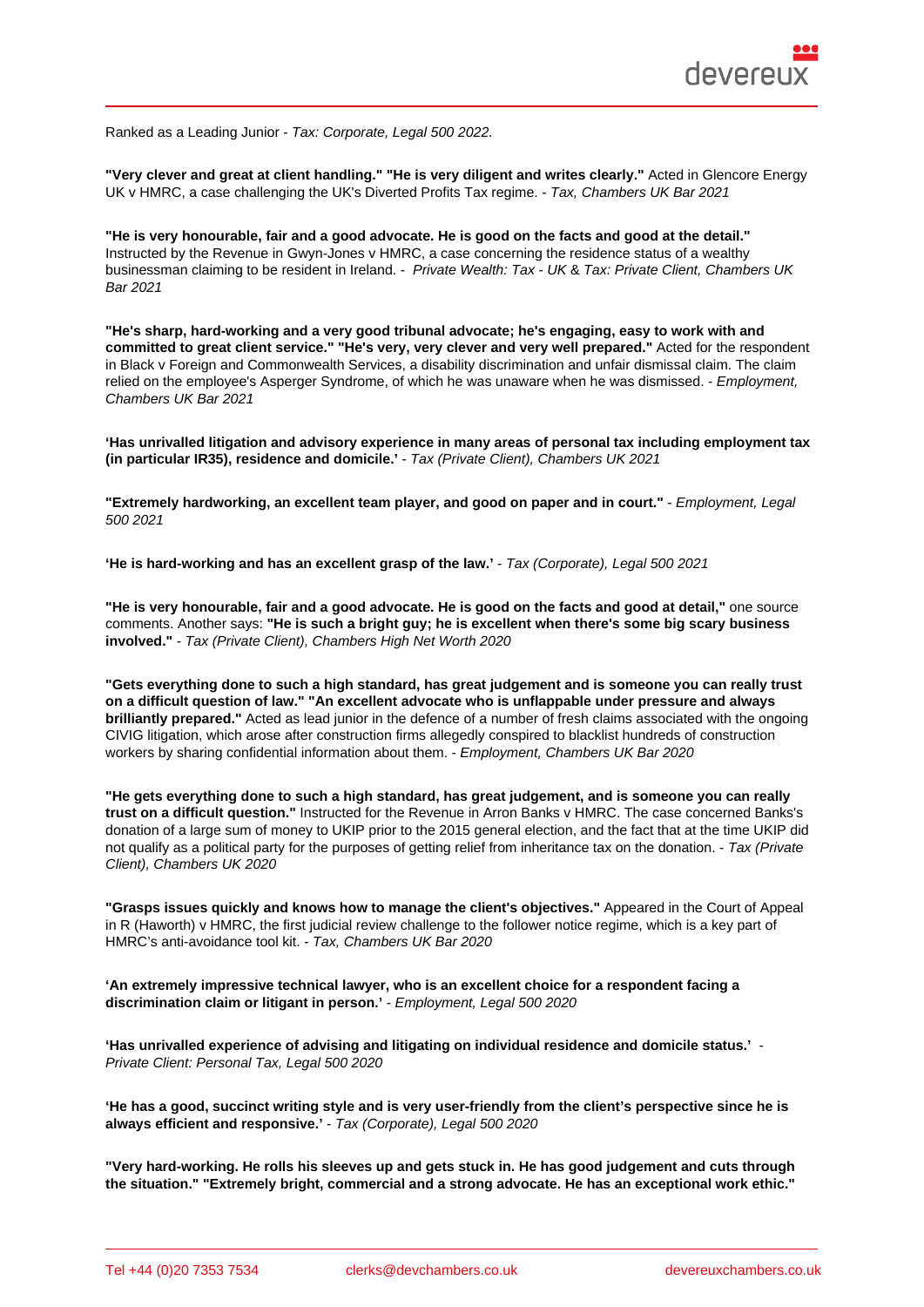Acted for LEBC Group in a High Court injunction claim against two financial advisers who had resigned and, in breach of restrictive covenants, dealt with and solicited clients. - Employment, Chambers UK Bar 2019

"Extremely good." "Hugely effective at cross-examination." Acted for HMRC in a dispute with Christa Ackroyd Media regarding self-employment appeals brought by BBC television presenters. - Tax, Chambers UK Bar 2019

'He is a strong advocate who is developing a real profile in employment taxes.' - Tax (Corporate), Legal 500 2019

'He has excellent judgement and strategic and tactical insight.' - Private Client: Personal Tax, Legal 500 2019

'A bright and clear thinker who is calm and measured in his strategy.' - Employment, Legal 500 2019

"He is tremendously effective and he's got really good judgement beyond his seniority." "A very good advocate and incredibly hard-working." Instructed by HMRC in appeals brought by the former owner of the Matalan clothing chain against tax assessments of over £100 million. - Tax, Chambers UK 2018

"One of the most outstanding juniors in terms of work product. He's terribly switched-on and super-nice." "He has really good judgement and always shows a nuanced ability to work out what the right thing to do is." Acted for Nautilus International, a claimant trade union seeking a protective award for the alleged failure of Seahorse Maritime to consult in a collective redundancy situation. - Employment, Chambers UK 2018

"Well respected in the areas of domicile and employment taxation." - Tax (Corporate), Legal 500 2017

"Well respected for his broad personal tax knowledge and strategic litigation experience." - Tax (Private Client), Legal 500 2017

"A hardworking junior with excellent attention to detail." - Employment, Legal 500 2017

"He's very good, very on-the-point, highly articulate, and everything you would expect of an up-andcoming advocate." Acted unled in Raftopoulou v HMRC on behalf of the taxpayer. On appeal, the Upper Tribunal considered the scope of the First-tier Tribunal's jurisdiction to extend time limits. - Tax, Chambers UK 2017

Clients praise him for his incredibly commercial approach to employment law matters, which may be attributed to his invaluable experience as a management consultant before joining the Bar. He focuses his employment practice on difficult discrimination tribunal claims, whilst operating a wider practice in tax and commercial law. "He is practical, accurate and tactful where there are client sensitivities. " "He can destroy witnesses in cross-examination whilst remaining very polite. " "He does not leave any stone unturned and it is a huge comfort knowing that he is on your side. " Successfully acted in a complex disability discrimination, sexual orientation harassment and unfair dismissal claim. The case was complicated further by a personal injury claim and needing expert actuarial evidence to calculate pension loss. - Employment, Chambers UK 2017

"An outstanding junior, with great attention to detail, a tremendous work ethic and sound judgement." - Employment, Legal 500 2016

"He has an encyclopaedic knowledge of the law of residence" - Private Client: Personal Tax, Legal 500 2016

"His work includes a range of employment tax matters" - Tax: Corporate, Legal 500 2016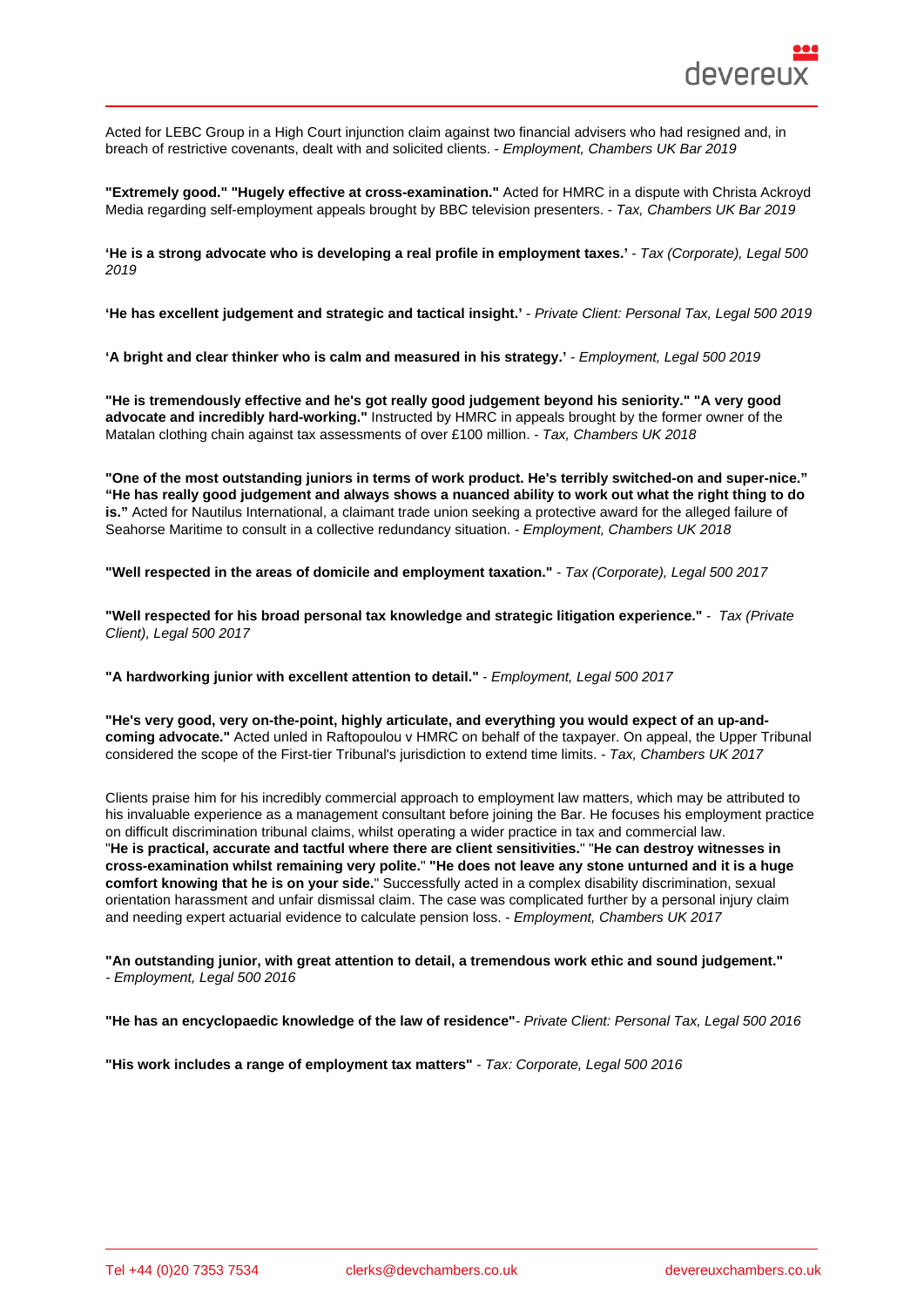Maintains a broad practice and advises on employment, tax, sport and commercial matters. He is widely praised for his intellectual acuity, good client service and strong work ethic. "He's very good, extremely bright and good at assimilating documents. An effective cross-examiner and a good all-rounder." Successfully defended a disability discrimination claim brought against British Airways which had serious implications for the airline's relocation policy. - Employment, Chambers UK 2016

Christopher Stone is garnering an increasingly strong reputation. He regularly handles employment tax matters and also has extensive experience of acting for HMRC in a variety of matters. "He's got fantastically detailed knowledge and is always looking to push the boundaries of the law to look for remedies." Represented the Revenue in a case considering the ability of businesses to deduct parking fines as a business expense. - Tax, Chambers UK 2016

Christopher has a growing reputation for the strength of his employment practice. Peers praise his handling of complicated multi-week whistle-blowing claims, and clients note his impressive and robust advocacy. He is a barrister of choice for many of the leading employment solicitors. "He is completely unflappable and does not feel the pressure at all, even when he's handling complicated matters. His legal knowledge is second to none and he's regularly filling in the judges on points of law they may have missed." "Good with clients, he's more commercial than the average barrister." Acted for the London Borough of Hammersmith and Fulham in defending a whistle-blowing and unfair discrimination claim." - Employment, Chambers UK 2015

"Regularly represents the Revenue and is increasingly acting for taxpayers in a variety of tax cases. Areas of expertise include employment-related tax issues, particularly those concerning employment status. "He is very diligent and highly committed. He will stay up all night if you need him to. He has very good judgement and you can rely on any research he does." He represented HMRC before the Upper Tribunal in a case considering the tax deductibility of travel expenses for doctors working in private practice." - Tax, Chambers UK 2015

# **Employment**

Chris is recognised as a leading junior in Employment Law by Chambers UK 2021 and Legal 500.

He specialises in high value and complex tribunal claims, for respondent clients including City banks, professional services firms and an international airline and for claimants. Recent tribunal cases have covered the full gamut of employment claims including all forms of discrimination, whistleblowing, collective consultation, working time and TUPE issues. He also offers experience in applications for interim relief.

Chris is regularly instructed to advise on employment injunction matters in the High Court, particularly regarding the enforceability of restrictive covenants. In addition, he has experience of bonus and wrongful dismissal disputes. He has a wealth of experience in High Court practice and procedure, derived in particular from being instructed for six-years as lead junior for the defendants in the Construction Industry Vetting Information Group litigation.

Chris has built a stellar reputation in employment status issues, particularly IR35. He is uniquely well placed to advise on the reforms of IR35 in the private sector. His recent tax advisory practice has also covered: taxation of termination payments; National Minimum Wage enquiries; and claims under the furlough scheme.

Appellate cases include:

- Kickabout Productions Limited v HMRC; Christa Ackroyd Media v HMRC Upper Tribunal. Leading cases on application of IR35
- Seahorse International v Nautilus [2019] IRLR 286 (Court of Appeal) collective consultation abroad
- LEBC v Davey claim to enforce restrictive covenants
- JLT Specialty v Craven [2018] EWCA Civ 2487 claim for clawback of £500,000 bonus payment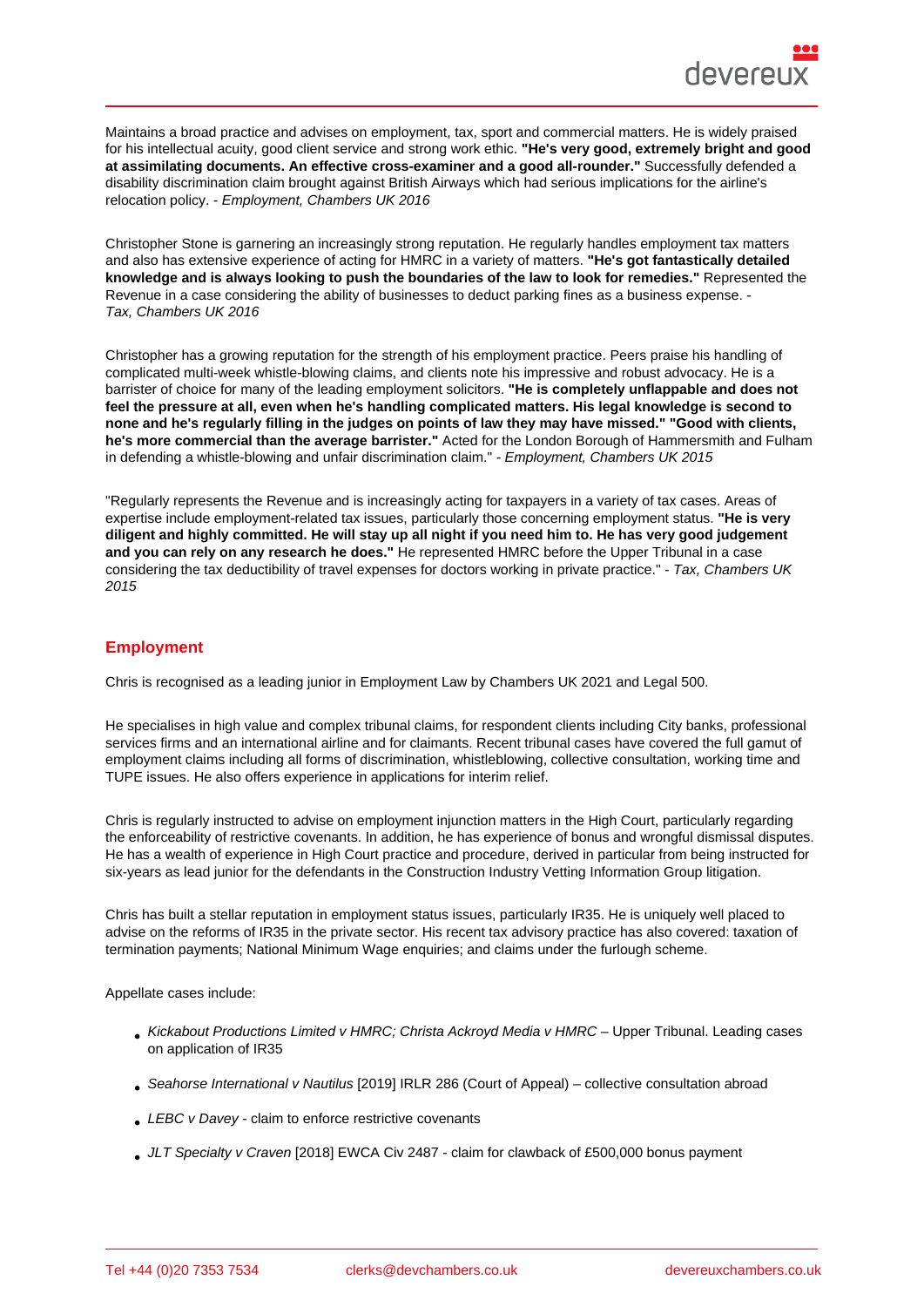- Moorthy v HMRC [2018] ICR 1326 (Court of Appeal) taxation of termination payments
- Kenbata v Westminster City Council UKEAT/0063/16 - appeal of finding of harassment and an order for costs
- Saiger v NHS England ET whistleblowing claim in the NHS in which the claimant sought £1m damages
- Majekodumni v City Facilities UKEATPA/0157/15 use of Dropbox in the EAT
- Jose v Julio

 [2012] IRLR 180 – the first appellate authority on the correct interpretation and application of the "domestic worker exception" in the National Minimum Wage Regulations 1999, as well as race discrimination

Chris has experience of litigation concerning subject access requests (Gaines-Cooper v HMRC [2017] EWHC 868 (Ch)) and is well placed to advise employers on their duties when responding to the same.

Chris contributes to Bloomsbury Professional's Discrimination Law; and writes regularly for the ELA Briefing and the PLC Employment Blog. He offers seminars to solicitors; recent topics include: employment status, taxation of termination payments, the practical aspects of disability discrimination claims, and data protection claims in the employment context.

### Tax

Chris is recognised as a leading junior in Tax Law by Chambers UK 2021 and in Corporate Tax and Private Client by Legal 500.

He has substantial tax litigation experience in the First-tier Tribunal and appellate tribunals, often handling complex and high value appeals without a leader. His advisory practice is focused upon issues of residence and domicile (in which he has an extensive litigation background) and matters that cross over with his employment practice, notably employment status (including IR35 and the agencies legislation) and taxation of employment income.

Chris has extensive experience of judicial review claims in the tax context and the application of the Human Rights Act to tax appeals.

Recent advisory work includes:

- Claims under the furlough scheme;
- Potential application of IR35, including contracts review;
- Individual residence under the Statutory Residence Test;
- Advice on domicile status;
- Advice on the deduction of regulatory fines for calculating corporation tax;
- Taxation of termination payments, including the efficient structuring of settlement agreements; Advice in the context of National Minimum Wage enquiries;
- Advice on whether payments constitute employment income;
- Employment status of pilots, independent financial advisors, instructors and examiners

Significant cases include: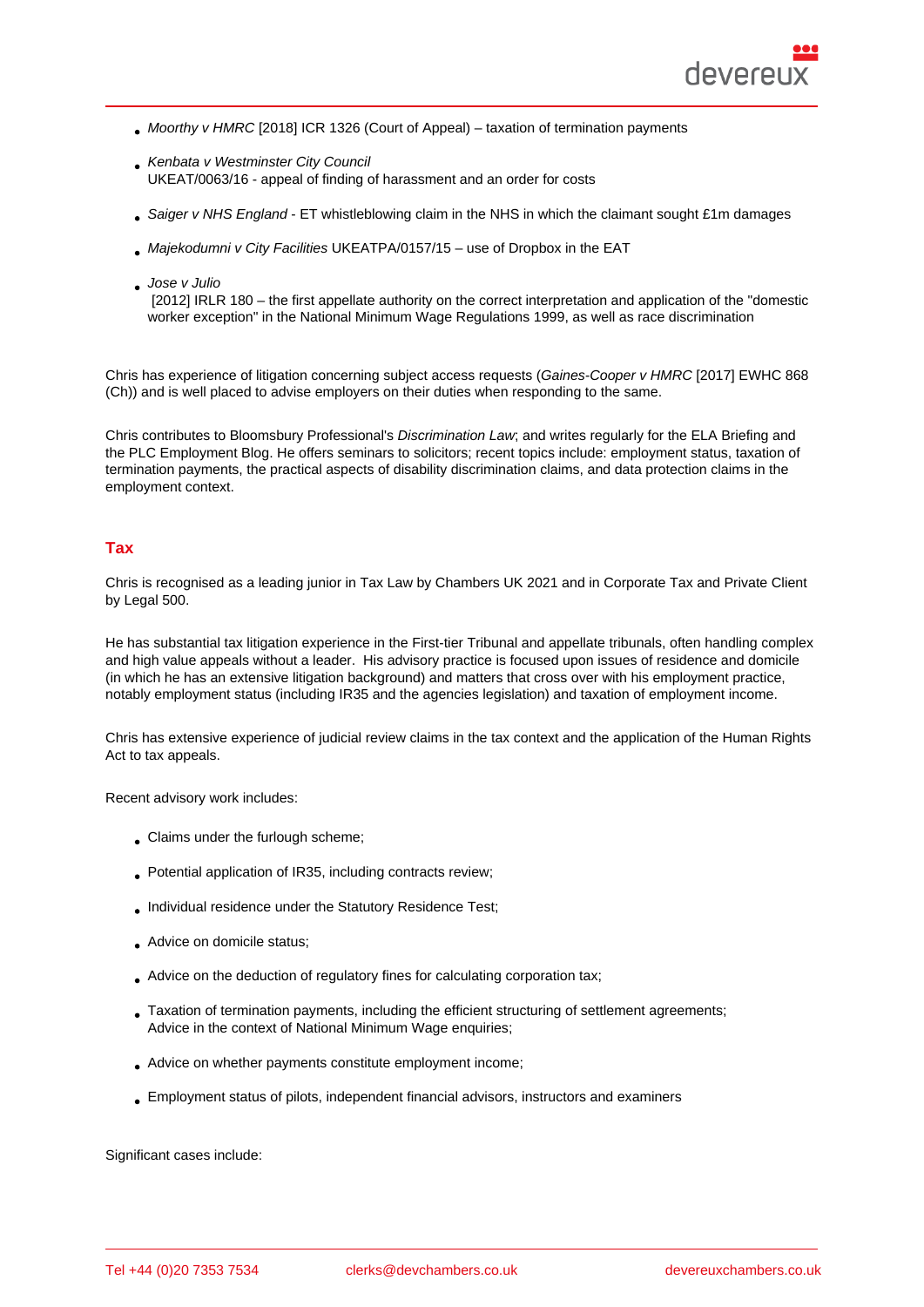Judicial review

- R (Haworth) v HMRC (CoA) challenge to follower notices and APNs issued by HMRC. Being heard by Supreme Court in 2021
- R (Amrolia) v HMRC (CoA) test case on the ability of HMRC to recover excess tax repaid to partners
- R (Mehan) (UT) challenge to interpretation and application to the claimants of legislation defining remittances
- R (Davies & James v HMRC; Gaines-Cooper v HMRC) (Supreme Court) legitimate expectation in respect of IR20
- Stone v HMRC (HC) Judicial review of HMRC's decision not to waive interest

Private client and estate planning

- Higgins v HMRC (CoA) definition of 'period of ownership' for the purpose of determining principle private residence relief.
- Banks v HMRC (UT) challenge to inheritance tax assessments using European Convention of Human Rights and EU law.
- Mackay v HMRC (UT) ordinary residence appeal (and subject also to a judicial review claim)
- Lee & Bunter v HMRC (FTT) 'Round the World' scheme, residence of trustees under double tax conventions
- Gulliver v HMRC (FTT) effect of a previous domicile ruling upon the scope of a domicile enquiry
- Peck v HMRC (FTT) individual residence
- Hargreaves v HMRC (UT and CoA) individual residence; procedure for determining validity of discovery assessments
- Daniel v HMRC (FTT) individual residence; full-time employment abroad; discovery assessments

Corporate tax and taxation of businesses

- Marathon Oil v HMRC (FTT) deduction for decommissioning expenditure
- G4S v HMRC (FTT) first case on deductibility of parking fines
- Mertrux Ltd v HMRC (FTT, UT and CoA) a leading case on the sale of goodwill
- Ramsay v HMRC (UT) definition of a 'business' for rollover relief
- McLaren v HMRC (FTT and UT) deductibility of a fine of \$100m imposed by the FIA
- Samadian v HMRC (FTT and UT) deductibility of travel expenses by a doctor in private practice
- Duckmanton v HMRC (UT) deductibility of expenses incurred in defending a criminal charge

Employment income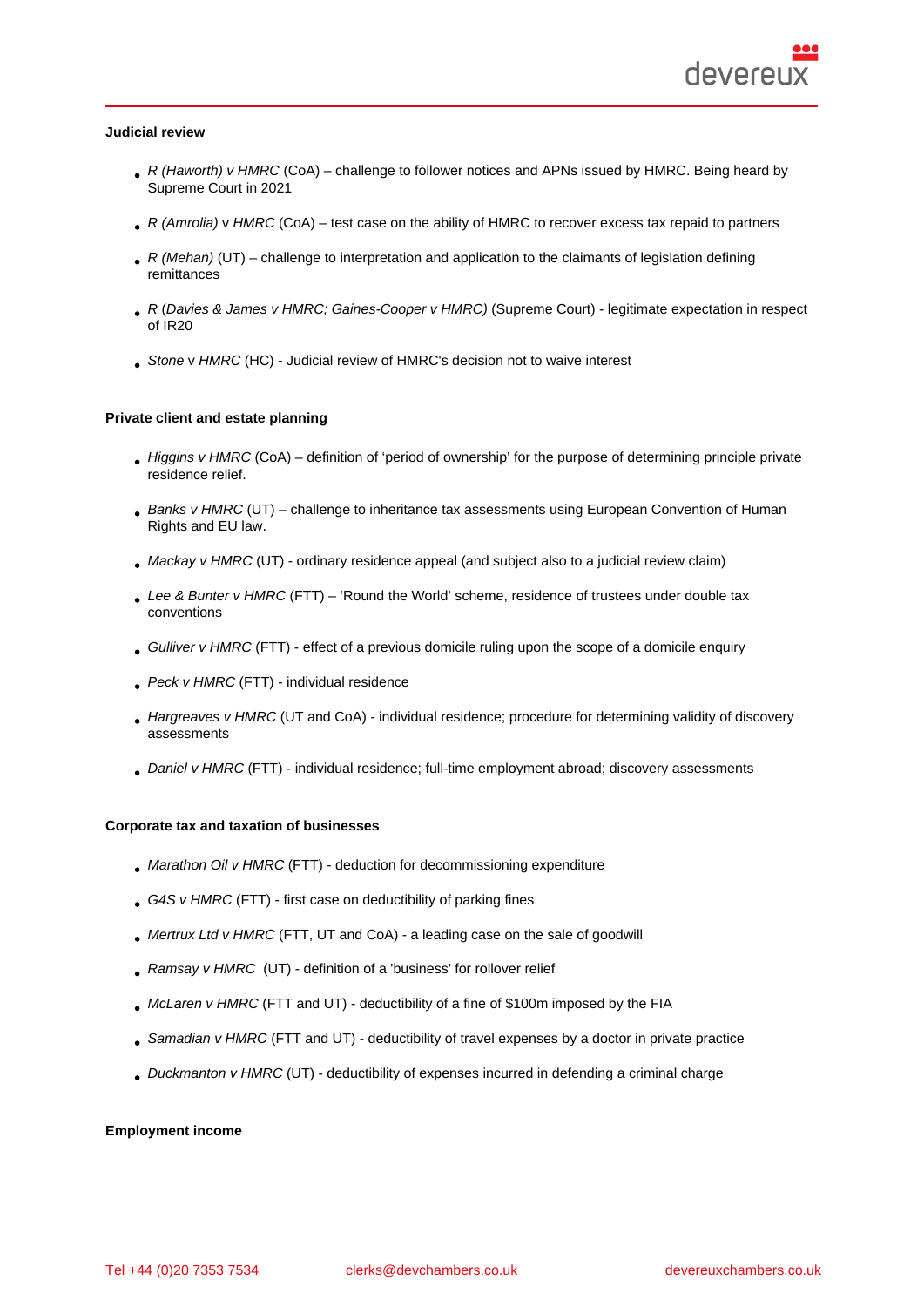- Kickabout Productions v HMRC (UT); Christa Ackroyd Media v HMRC (UT); Red, White & Green v HMRC (FTT); RALC v HMRC (FTT); Paya & Others v HMRC (FTT) – application of IR35
- Moorthy v HMRC (CoA) taxation of termination payments, in particular 'injury to feelings'
- Pettigrew v HMRC (FTT) whether compensation for discrimination was employment income

Practice and procedure in the First-tier Tribunal

- McCabe v HMRC (UT) disclosure of documents exchanged under Mutual Agreement Procedures
- Glencore v HMRC (FTT) application to stay FTT proceedings pending Mutual Agreement Procedures
- Raftopoulou v HMRC (UT and CoA) ability of FTT to extend time for an application for repayment of overpaid tax
- Birkett v HMRC (UT) jurisdiction of FTT to hear public law arguments
- $\bullet$  Walker v HMRC (UT) proper scope of FTT's powers under s 50(6) TMA
- Estate of Charles Deville v HMRC (FTT) jurisdiction of FTT to hear public law arguments
- Fessal v HMRC (FTT) role of the Human Rights Act in tax appeals

Chris has written articles published in Taxation magazine and the Journal of International Tax, Trust & Corporate Planning. He has delivered seminars to solicitors on the taxation of partnerships, taxation of employment income, and the statutory residence test. He is a member of the RBA.

### Commercial Litigation

Chris has extensive experience of a broad range of commercial matters in the County Courts and High Court. As well as acting on his own matters, Chris has been instructed as a junior in long-running and complex High Court claims, including:

- Construction Industry Vetting Group Information litigation one of The Lawyer's Top 20 Cases of 2016 Group Litigation involving claims by over 700 claimants bringing claims for defamation, unlawful means conspiracy, misuse of confidential and private information and breach of the DPA. Chris was lead junior on the case for six years, including the related Part 20 claims.
- A major solicitor's professional indemnity insurance aggregation dispute, selected as one of The Lawyer's Top 20 Cases of 2014 (led by Colin Edelman QC).
- Southern Rock Insurance v Endsleigh Insurance (led by Colin Edelman QC and Richard Harrison) a breach of contract claim for in excess of £15million against a claims handling service arising out of 50,000 motor insurance claims. Chris was instructed on this case for over 18 months.

Chris has significant experience of High Court litigation in other contexts - subject access requests; restrictive covenants; bonus claims; private nuisance. He is familiar with the practical aspects of civil litigation, in particular cost budgeting.

### Professional Negligence

In light of his strong commercial expertise, Chris regularly receives professional negligence instructions, for example in solicitors', barristers', valuers' and architects' negligence cases on behalf of both claimants and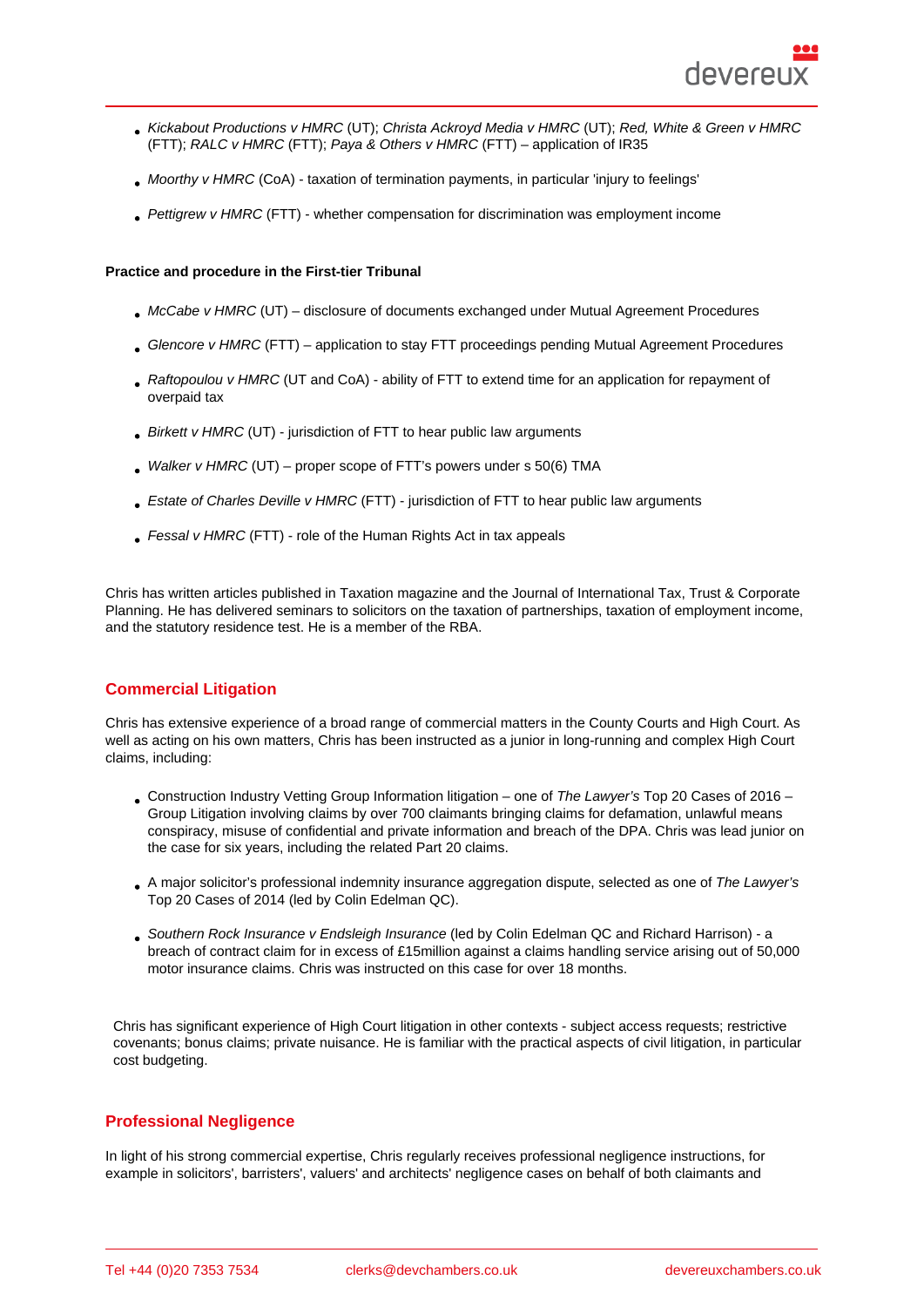defendants. He has a particular speciality in solicitors' negligence cases, with recent cases including the late service of proceedings, alleged failure to properly advise, and conveyancing matters. He draws upon his multidisciplinary expertise in employment and tax law for cases which involve those substantive areas of law, such as the quantification of loss in a negligently handled employment claim, or advice on whether a tax avoidance scheme would have succeeded if it had been successfully implemented.

Chris has delivered seminars to solicitors on topics including: lawyers' negligence in employment claims; limitation in professional negligence claims; SAAMCO and the Recoverability of Losses in a Falling Market.

He wrote an article with Alison Padfield on section 61 of the Trustee Act 1925, published in the Solicitors' Journal. Click here to view.

Chris is a member of the PNBA.

### Sports Law

Chris is available for instruction on all employment aspects of sports law as well as disciplinary matters, particularly in rugby. He is President of the Kew Occasionals RFC.

Chris was instructed by the claimant in Kevin Keegan v Newcastle United Football Company Ltd [2010] IRLR 94, in the Premier League Manager's Arbitration Tribunal, and by a television football commentator in a claim against his employer.

Other recent experience includes:

- representing a rugby league club sued in contract and tort in connection with a player's doping offences
- advising a Premier League footballer on the taxation of a termination payment
- appearing before the Rugby Football Union disciplinary panel in a matter concerning an abandoned game
- advising a Premiership rugby player regarding his rights under his playing contract and image rights agreements
- appearing for HMRC in the appeal by McLaren Racing Limited regarding the correct tax treatment of the \$100m fine imposed in 2007 by the World Motor Sport Council

### Off-payroll working (IR35)

Chris has greater experience in litigating IR35 in the tax tribunals than any other junior barrister. He appeared in the leading Upper Tribunal cases of Kickabout Productions and Christa Ackroyd Media and in the First-tier Tribunal in Red, White and Green; RALC; Canal Street Productions; and Paya & Others.

Chris is much sought-after by clients to help them understand and prepare for the reforms to IR35. As a former strategy consultant, his advice is commercially minded. He has delivered numerous seminars to accountant and solicitor clients. He has written on the subject of the reforms for the Employment Lawyers Association Briefing (available here) and has recorded a webinar (accessible to members of ELA, here).

Memberships and Associations

ELA, PNBA, LCLCBA, RBA